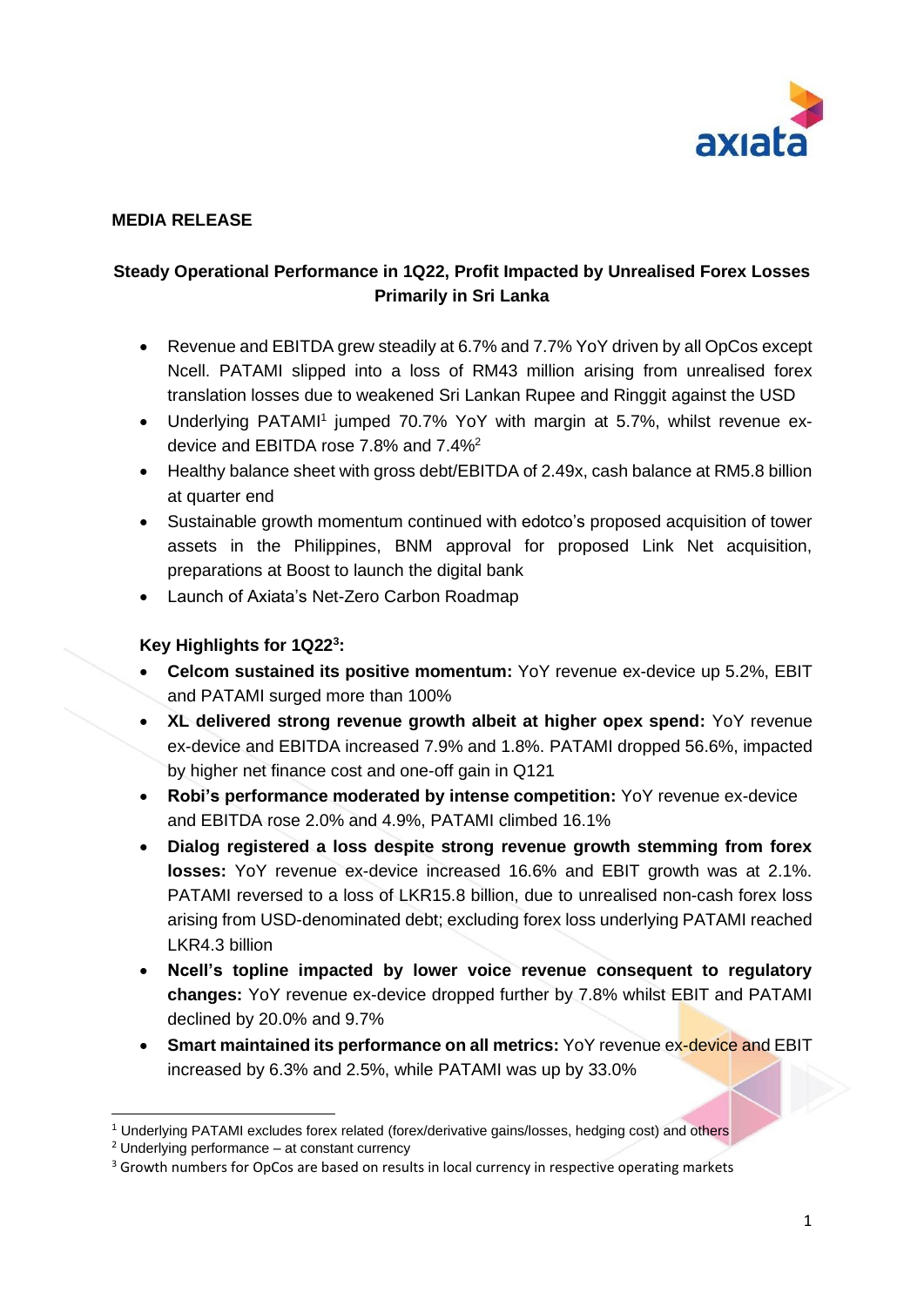- **Boost recorded a steady growth in GTV:** YoY revenue grew 29.2%, net loss of RM48 million, Boost Life users up 11% YoY while Malaysian merchants grew 42%
- **ADA demonstrated sustained revenue momentum:** YoY revenue doubled to RM189 million, PATAMI slipped 55.6% due to higher tax and forex loss on translation
- **edotco delivered strong operational performance:** YoY revenue and EBIT grew 19.1% and 34.5%, PATAMI declined 3.1%. Tenancy improved to 1.63x from 1.57x in Q1'21
- **Meeting FY22 Headline KPIs, but cognisant of risk factors:** Cautiously optimistic for revenue ex-device growth and EBIT growth to be in line with Headline KPIs. However, risks for 2022 include macroeconomic challenges particularly in Sri Lanka, sustained global chip supply issues and regulatory uncertainties
- **Axiata 5.0 – Executing the Strategy:** Portfolio of acquisitions to supplement yield performance with sustainable growth i) proposed acquisition of 2,973 PLDT towers by edotco to become the leading independent TowerCo in the Philippines; ii) Boost and RHB consortium secured a digital bank licence in Malaysia; iii) acquisition of Hipernet Indodata by XL to strengthen its enterprise proposition; iv) Link Net acquisition and corresponding MTO expected to be completed in Q322, subject to shareholder approval; v) proposed Celcom-Digi merger expected to be completed within the second half of 2022
- **Axiata Net-Zero Carbon Roadmap:** Committed to achieve net-zero emissions no later than 2050, with a near term 2030 target to reduce operational carbon emissions by 45% from the 2020 baseline; our three-objective strategy for climate action include carbon emissions reduction, avoidance, and removal

**KUALA LUMPUR, 25 MAY 2022** – Axiata Group Berhad (Axiata or the Group) presented improved operational performance for the first quarter ended 31 March 2022 (1Q22) driven by the resilience of its Operating Companies (OpCos) and sustained demand for data and digitalisation across the region.

On an underlying basis<sup>1</sup>, revenue excluding device (ex-device) and Earnings Before Interest, Tax, Depreciation and Amortisation (EBITDA) increased by 7.8% and 7.4%, mainly contributed by all OpCos except Ncell<sup>4</sup>. EBITDA margin stood at 44.8%, whilst EBIT expanded by 44.5%. Underlying PATAMI<sup>3</sup> soared by 70.7% carried by higher EBITDA contribution across all OpCos except Ncell and the absence of accelerated depreciation of 3G assets in 2022, whilst being offset by higher tax.

On a reported basis, the company posted steady growth in revenue and EBITDA which were up by 6.7% and 7.7% year-on-year (YoY) on the back of contributions from all OpCos except Ncell, despite bracing against external impacts such as headwinds in Sri Lanka and macroeconomic uncertainties stemming from the slowing of major economies. Profit After Tax (PAT) and Profit After Tax and Minority Interest (PATAMI) however plunged significantly due

<sup>4</sup> Ncell Axiata Limited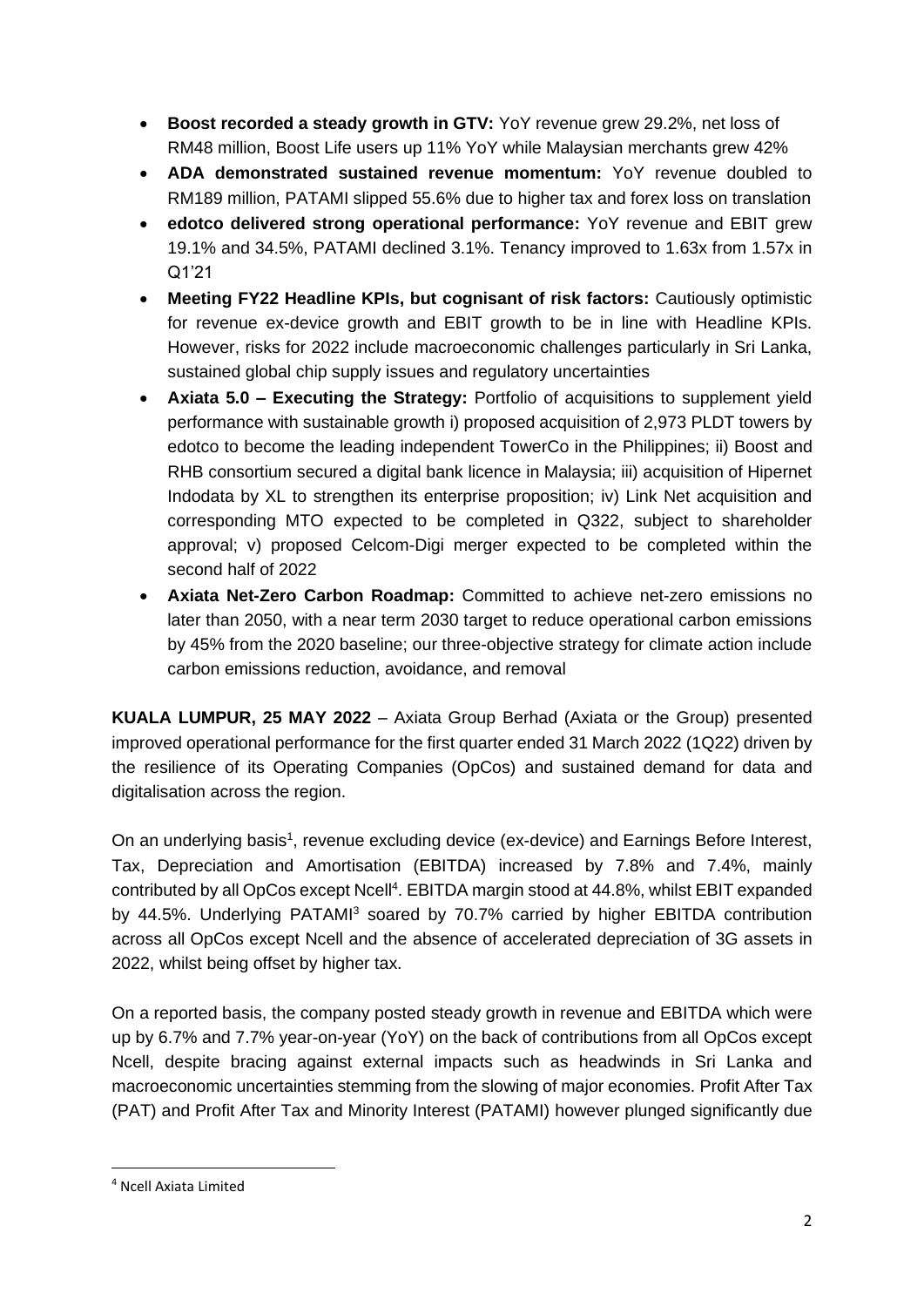to unrealised foreign exchange (forex) losses primarily at the Dialog<sup>5</sup> and Axiata levels, as well as higher tax contributions due to the one-off Cukai Makmur<sup>6</sup>.

During the quarter, Axiata achieved cost excellence through capital expenditure (Capex) and operational expenditure (Opex) savings of RM163 million and RM78 million, adding up to RM241 million in total savings. The Group's balance sheet held steady with Gross debt/EBITDA within target limit at 2.49x, net debt/EBITDA at 1.99x and cash balance of RM5.8 billion. Capital structure was well-managed amidst the challenging macroeconomic backdrop, where 45% of loans were in local currency, 60% on fixed rate and 65% with more than two years maturity.

# **Digital Telcos<sup>7</sup>**

**Celcom<sup>8</sup>** sustained its positive momentum as revenue ex-device climbed 5.2% YoY driven by its prepaid business and contribution from new Enterprise Solution subsidiaries – Bridgenet Solutions and Infront Malaysia. EBIT surged more than 100% as a result of the accelerated 3G depreciation in 2021, coupled with lower sales and marketing costs. Consequently, PATAMI grew more than 100%, whilst being partly offset by higher tax from the one-off Cukai Makmur. Celcom remains committed to investing in modernising its widest network coverage to deliver reliable services and consistent performance, affordable to its customers, towards enabling improved connectivity and digital inclusion in Malaysia.

Driven by increased operational expenditure (opex) spend, **XL's<sup>9</sup>** revenue ex-device increased 7.9% supported by higher data revenue (+10%), whilst EBITDA rose slightly by 1.8% as a result of higher sales and marketing cost due to footprint expansion, while EBIT slipped 12.3% in line with network investments. PATAMI dropped 56.6% impacted by higher net finance cost and one-off gain in 1Q21.

**Robi's<sup>10</sup>** performance in 1Q22 was moderated by aggressive competition, and revenue exdevice grew 2.0% YoY on the back of higher data revenue (+14.0%), in tandem with higher data subscribers and usage. EBITDA rose 4.9% due to lower direct and staff costs, while EBIT dipped marginally by 0.4% impacted by higher amortisation from the new spectrum. PATAMI expanded 16.1% benefiting from lower taxation.

Sri Lanka's economic and political crisis that resulted in the depreciation of its currency against the US Dollar USD since mid-March 2022 has significantly impacted most onshore businesses. At **Dialog,** despite the 16.6% increase in revenue ex-device YoY attributed to strong growth across all segments of mobile, fixed broadband and TV, PATAMI flipped to a

<sup>5</sup> Dialog Axiata PLC

<sup>6</sup> One-off Prosperity Tax for 2022 assessment year

<sup>&</sup>lt;sup>7</sup> Growth numbers for OpCos are based on results in local currency in respective operating markets

<sup>8</sup> Celcom Axiata Berhad

<sup>9</sup> PT XL Axiata Tbk

<sup>10</sup> Robi Axiata Limited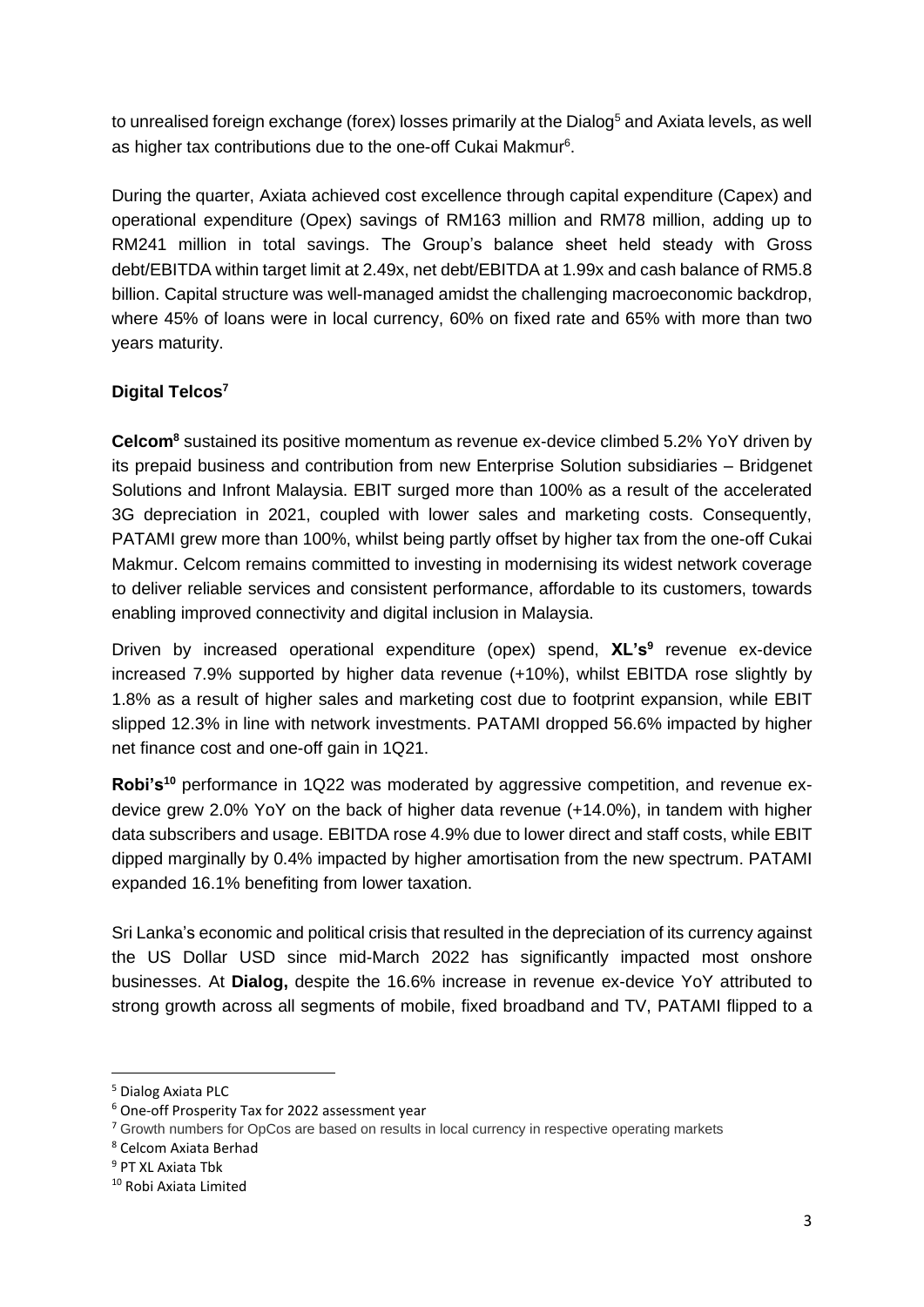loss of LKR15.8 billion, impacted by non-cash forex loss arising from USD-denominated debt. Excluding forex loss, underlying PATAMI was at LKR4.3 billion.

**Ncell's** revenue ex-device dropped 7.8% due to lower voice revenue from the impact of reduced interconnect rate, the lockdown, and a decline in International Long Distance. EBIT reduced by 20% due to the revenue decline coupled with higher network cost, while PATAMI decline of 9.7% moderated relative to EBIT, due to lower taxation.

**Smart<sup>11</sup>** maintained its steady performance across all metrics, recording an increase of 6.3% in revenue ex-device YoY on the back of growth in data contribution (+11.4%) in line with higher subscribers and usage. EBIT growth was muted at 2.5% on account of higher direct cost and D&A, while PATAMI expanded 33.0% due to investment impairment of financial services business in 1Q21.

### **Digital Businesses**

**Boost's<sup>12</sup>** revenue grew by 29.2% YoY in line with improved gross transaction value from higher offline transactions for the payments business coupled with increased loan disbursements at Boost Credit. It recorded a net loss of RM48 million in 1Q22, down 10.6% YoY mainly due to recognition of forex gain in Q121. Boost Life users and Malaysian merchants expanded 11% to 9.9 million and 42% to 469,000 respectively.

**ADA's<sup>13</sup>** revenue doubled to RM189 million YoY driven by improved contribution from its customer engagement business and new contribution from its eCommerce enablement business stemming from the acquisition of Awake Asia in June 2021. PATAMI decreased by 55.6% to RM6 million due to higher opex, taxation and forex loss.

### **Infrastructure**

Delivering strong operational performance in 1Q22, edotco's<sup>14</sup> revenue grew 19.1% YoY, driven by the organic expansion of higher co-location tenancies and new Build-To-Suit sites, namely from Bangladesh, and inorganically following the completion of the acquisition of Touch Mindscape in Malaysia. EBIT expanded 34.5% from revenue flow through and lower staff cost, while PATAMI slipped 3.1%, impacted by higher net finance cost and unrealised forex translation loss. Towers and managed sites expanded 47.0% YoY to 50,251 while the tenancy ratio improved to 1.63x in 1Q22 from 1.57x in 1Q21.

### **Commentaries**

Tan Sri Shahril Ridza Ridzuan, Chairman of Axiata said, "The Board is encouraged to note the continued resilience and steady operating performance across the Group for the first

<sup>11</sup> Smart Axiata Company Limited

<sup>12</sup> Boost Holdings Sdn Bhd

<sup>13</sup> Axiata Digital & Analytics Sdn Bhd

<sup>14</sup> edotco Group Sdn Bhd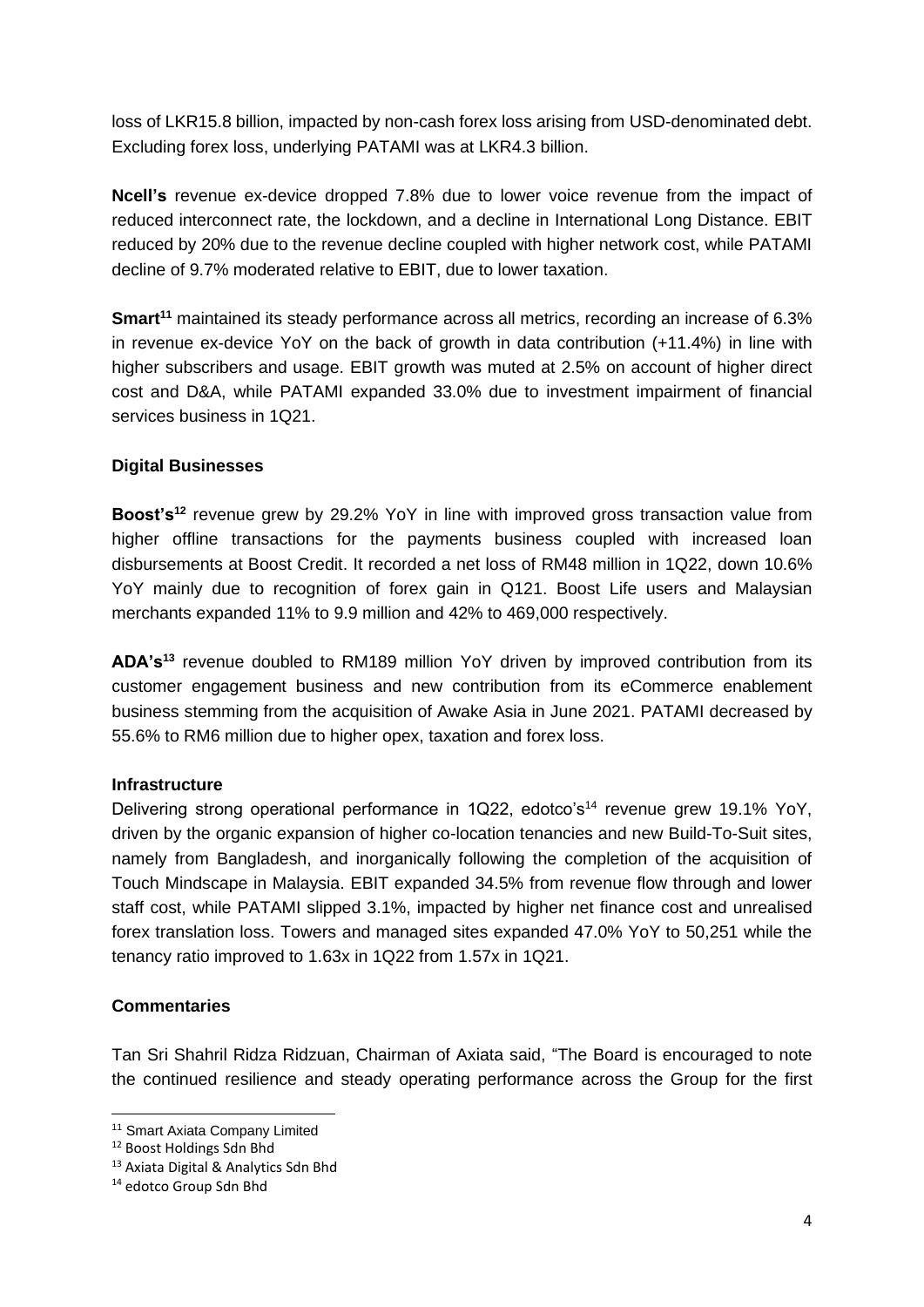quarter, especially driven by initiatives for internal efficiencies under the Axiata 5.0 Vision. Significant deals have been closed or are in the midst of being completed in line with the plans to future-proof Axiata's businesses as well as to serve new growth areas in home and enterprise digitalisation."

"As part of its rigorous governance standards and in order to keep serving our communities effectively, Axiata regularly assesses business, operational and financial risks. In view of significant headwinds, Board attention will be trained on steadying the Group through current and future uncertainties affecting Dialog's business in Sri Lanka as well as the negative effects of supply chain shocks and global inflation," he said.

Dato' Izzaddin Idris, President & Group Chief Executive Officer of Axiata said, "On balance, given the challenging externalities, we landed the first quarter of 2022 on a steady footing. Backed by strong performance from Axiata's OpCos which also benefited from the absence of the accelerated depreciation of 3G assets, we delivered stable revenue and EBITDA growth. Correspondingly, underlying PATAMI jumped by 70.7% as a result of higher EBITDA contribution across all OpCos except Ncell."

"We are cautiously optimistic in our outlook for the rest of 2022 whilst externalities may persist in the medium-term. In addition to exercising prudence in our existing businesses through cost and operational efficiencies, we are doubling down to extract value from our deals. These involve the expansion of edotco's tower business in the Philippines, Boost's digital bank licence from Bank Negara Malaysia and in Indonesia, the Hipernet Indodata and proposed Link Net acquisitions," he said.

"In terms of risks, we are vigilant of the impacts from inflationary pressures, increased energy cost, higher interest rates and currency volatility on macroeconomic factors, as well as sustained supply chain issues. Regionally, Sri Lanka could be facing increased taxes, higher inflation, and forex volatilities, whilst in Indonesia, there is likely a need for opex reinforcement to navigate the hypercompetitive mobile telecommunications market."

"With a well-managed capital structure and strong balance sheet – where gross debt/EBITDA is at 2.49x and cash balance stands at RM5.8 billion, coupled with our continuing internal operational excellence initiatives, we will face the uncertainties ahead from a position of strength."

-Ends-

#### **About Axiata**

As one of the leading telecommunications groups in Asia in pursuit of its vision to be The Next Generation Digital Champion by 2024, Axiata has transformed itself from a holding entity with a portfolio of pure-play mobile assets into a Triple Core Strategy driven business focusing on Digital Telco, Digital Businesses and Infrastructure.

Within ASEAN and South Asia, the Group has controlling stakes in market-leading mobile and fixed operators in the region including 'Celcom' in Malaysia, 'XL' in Indonesia, 'Dialog' in Sri Lanka, 'Robi' in Bangladesh, 'Smart' in